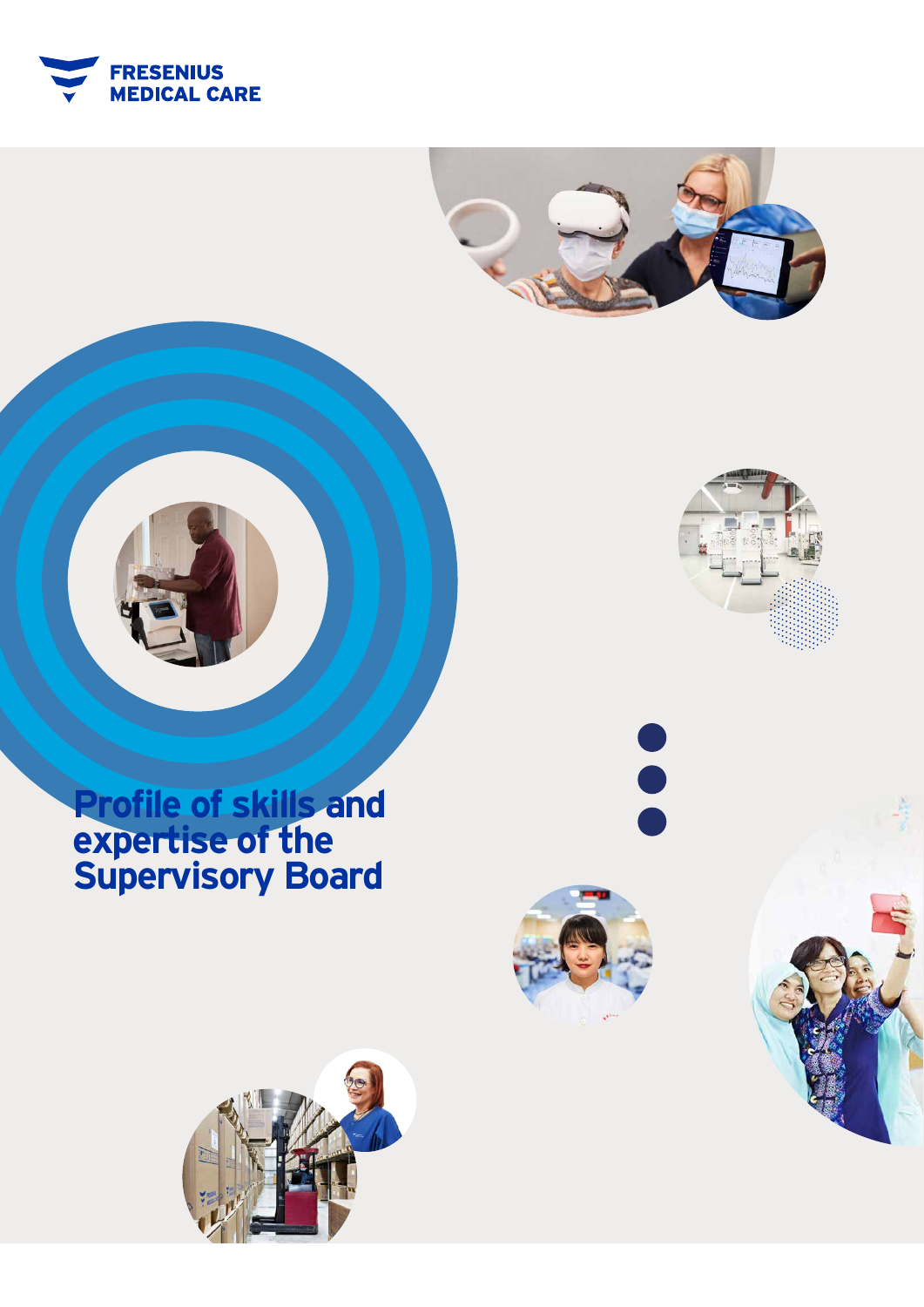# **Fresenius Medical Care AG & Co. KGaA**

# **Profile of skills and expertise and concrete objectives for the composition of the Supervisory Board**

The Supervisory Board of Fresenius Medical Care AG & Co. KGaA determines concrete objectives for its composition and prepared a profile of skills and expertise for the entire Supervisory Board pursuant to recommendation C.1 of the German Corporate Governance Code.

# **Objectives for the composition of the Supervisory Board and profile of skills and expertise for the entire Supervisory Board**

The Supervisory Board of Fresenius Medical Care AG & Co. KGaA is to be composed in a way that its members in their entirety have the required knowledge, skills and professional experiences for duly observing the tasks. Thereby, it is to differentiate between the requirements for the individual Supervisory Board members and the requirements for the composition of the entire Supervisory Board.

# **Requirements for the individual Supervisory Board members**

The Supervisory Board members shall be professionally as well as personally qualified to advise and supervise the Management Board of a global health care company active in the field of dialysis.

## *Good corporate management*

Each Supervisory Board member shall have the knowledge of good corporate management of a capital market oriented company required for duly observing its tasks. This includes the knowledge of main features of accounting, risk management, internal control mechanisms and of compliance and regulatory and legal matters.

## *Sector knowledge and internationality*

Each Supervisory Board member shall have the general knowledge of the dialysis sector and related sectors as well as sufficient understanding of the global activities of Fresenius Medical Care.

## *Independence*

A minimum of four of the Supervisory Board members shall be independent within the meaning of the German Corporate Governance Code in the version dated December 16, 2019.

When assessing independence, in the view of the Supervisory Board, neither an appointment to the Management Board lapsed for more than two years nor the duration of the membership to the Supervisory Board exclude the classification as independent per se.

Individuals exercising an office in a body of, or an advisory function at, a significant competitor of Fresenius Medical Care or who hold, directly or indirectly, more than 3 % of the voting capital in such competitor shall not be a member of the Supervisory Board.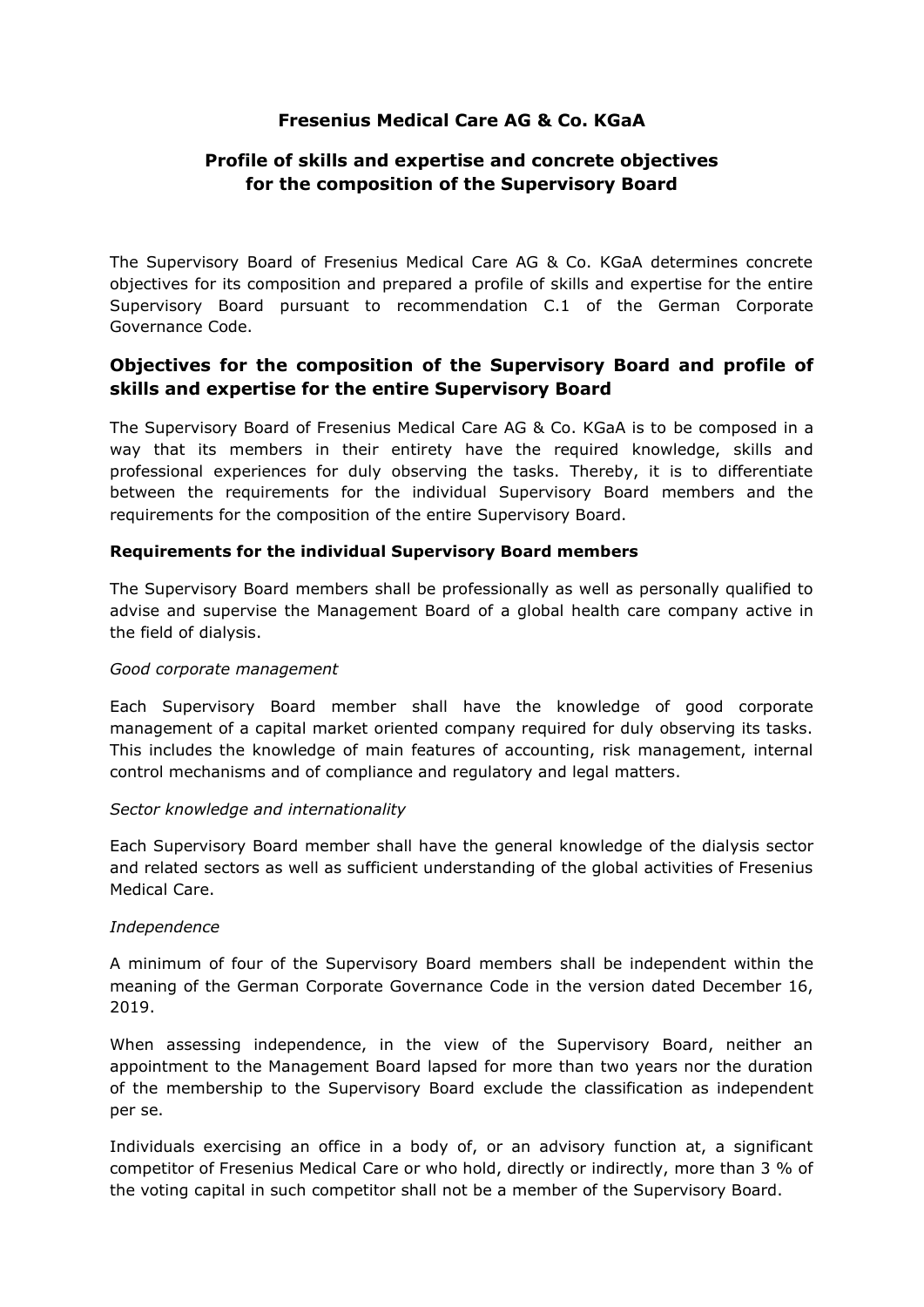# *Time availability and limit to the numbers of offices held*

Each Supervisory Board member shall have sufficient time available required for duly observing the office as Supervisory Board member and to comply with the limit to the offices held as recommended by the German Corporate Governance Code. Under the assumption of four meetings annually the expected time expenditure of new members generally amounts to approximately 12 to 24 days a year. This includes the preparation and follow-up of the Supervisory Board's meetings, the review of reports to the Supervisory Board, the participation in the General Meeting and regular trainings. In this context, it is to be considered that the time expenditure also depends on the membership in one or several Supervisory Board committees.

## *Age limit*

The Supervisory Board shall, as a rule, only include persons who have not reached the age of 75 years at the time of their election or appointment. The Supervisory Board will observe this age limit in its election proposals for membership in the Supervisory Board.

## *Regular maximum tenure*

The Supervisory Board shall, as a rule, not include more than two persons who at the time of their election or appointment have been members of the Supervisory Board for more than twelve years.

# *Command of the English language*

Since the Supervisory Board communicates in the meetings in the English language and since also the documents for the preparation of the meetings are drafted in the English language, each Board member shall have a good command of the English language.

# **Requirements for the entire Supervisory Board**

## *Sector experience*

The Supervisory Board in its entirety needs to be familiar with those fields of the health care sector in which the Company is active. At least two Supervisory Board members shall have in-depth knowledge and/or experience in those fields of the health care sector that are important for the Company, if possible in particular in the field of dialysis.

## *Financial knowledge*

The Supervisory Board in its entirety needs to have financial knowledge, in particular in the fields of accounting, reporting and auditing. At least one member needs to have expertise knowledge in the field of accounting and at least one other member needs to have expertise knowledge in the field of auditing.

# *Knowledge of relevant legal matters as well as relevant regulatory and compliance matters*

The Supervisory Board in its entirety shall be familiar with the relevant legal matters as well as relevant compliance matters and regulatory matters, in particular concerning health care reimbursement.